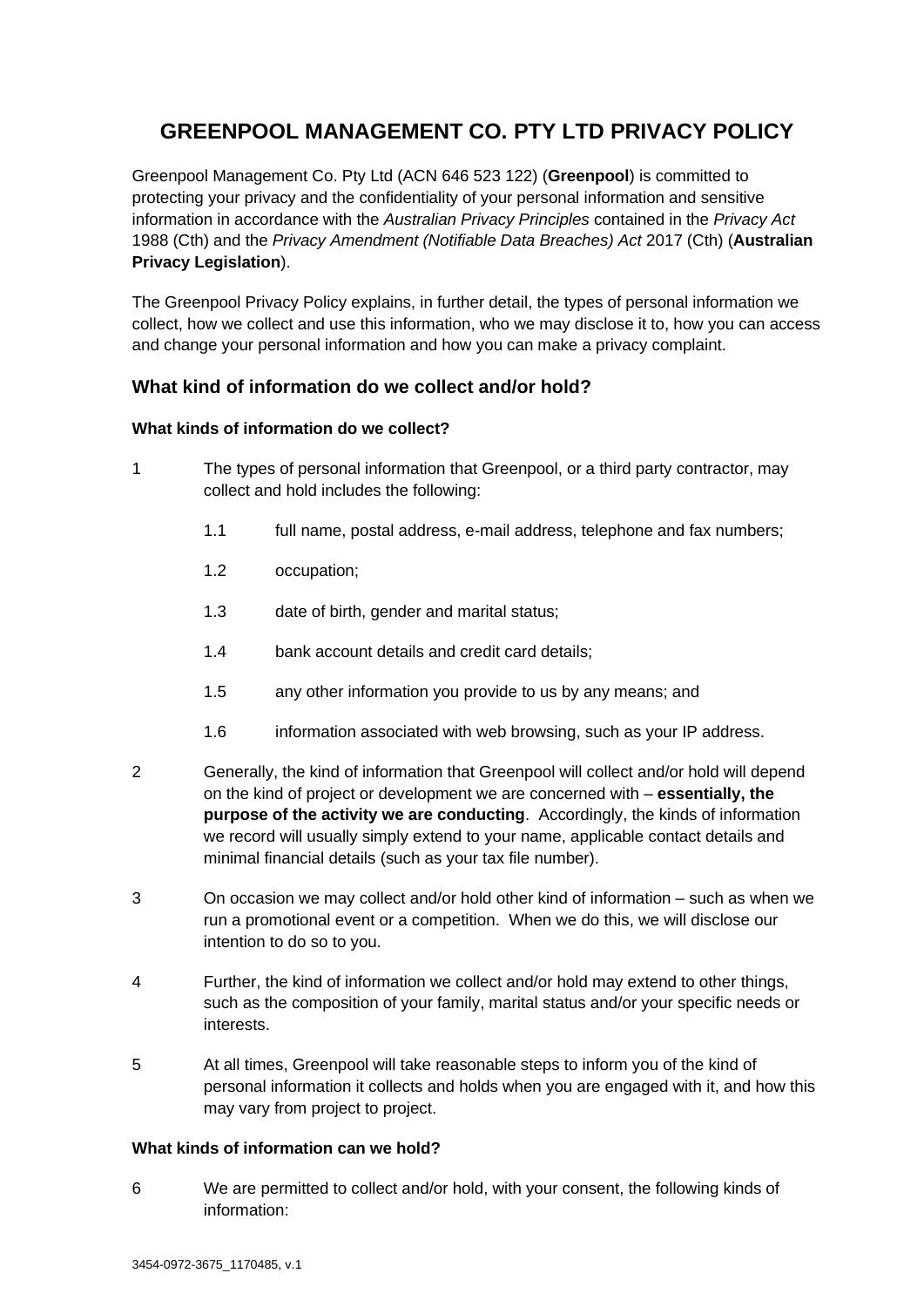- 6.1 Personal information, being information or an opinion about an identified individual, or an individual who is reasonably identifiable.
- 6.2 Sensitive information, being information or an opinion about an individual's personal preferences or characteristics (such as race, ethnicity, political views, memberships, religious or philosophical beliefs and sexual preference), health information and/or biometric information.
- 7 Sensitive information is afforded a higher level of protection than other kinds of information under the Australian Privacy Legislation. We collect and hold sensitive information only when you knowingly and voluntarily submit it. We will rarely collect and hold this kind of information.

# **How do we collect your personal information and how do we hold it?**

### **How do we collect your personal information?**

- 8 Greenpool may collect personal information from or about you in a number of circumstances, including:
	- 8.1 from publicly available sources of information;
	- 8.2 when you use our services or contact us directly;
	- 8.3 when you sign up to receive information from us;
	- 8.4 when you use our website and/or via software, such as cookies and web/tracking pixels (also known as "web beacons");
	- 8.5 when you provide or offer services to us;
	- 8.6 from a third party entity engaged to collect the personal information from you on behalf of Greenpool;
	- 8.7 from our own records at Greenpool; and
	- 8.8 when legally required to do so.

### **Means of collection**

- 9 We will only collect your **personal information** when the information is *reasonably necessary for*, or *directly related to*, one or more of Greenpool's functions or activities.
- 10 We will only collect your **sensitive information** when you *consent* to the collection of the information and the information is *reasonably necessary* for, or *directly related* to, one or more of the Greenpool's functions or activities.
- 11 Greenpool will, at all times, take reasonable steps to collect your personal information **directly from you**, unless:
	- 11.1 it is unreasonable or impracticable for us to do so;
	- 11.2 we have contracted with a third party entity to collect the information from you and to store the information for us;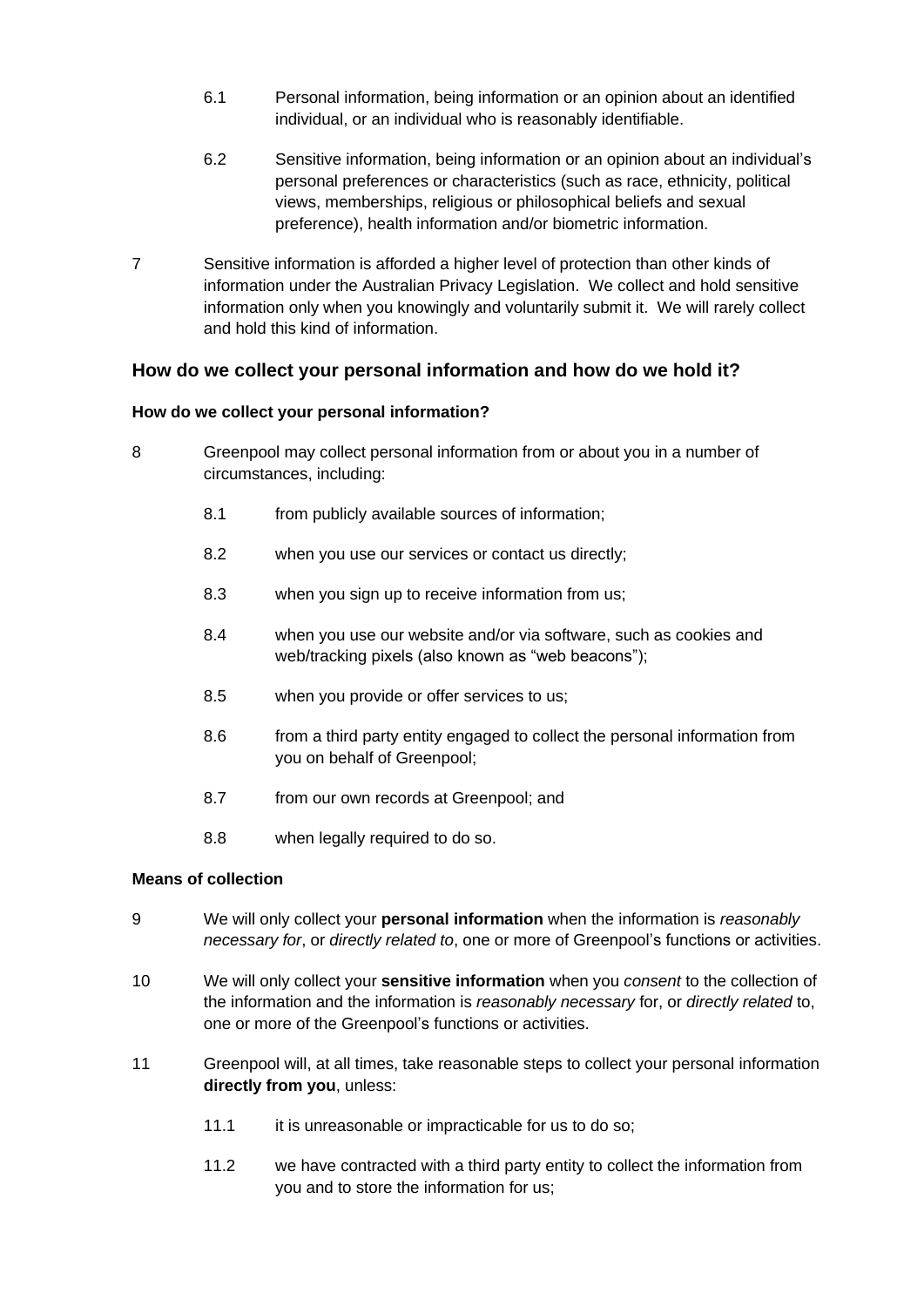- 11.3 you consent to the collection of the information from someone other than you; or
- 11.4 we are required or authorised by or under an Australian law, or a court/tribunal order, to collect the information from someone other than you.
- 12 If we receive your personal information from a third party, via referral and/or via a purchase list, we will take reasonable steps to inform you of that and seek your consent to our collection of that information. Should you refuse to consent to that collection, we will take reasonable steps to destroy or de-identify that information.

### **Cookies Policy**

#### **What are cookies?**

A cookie is a small text file stored on your computer's browser. Many cookies from websites will be visible from your browser. You will usually find information on cookies and how to manage them under "options" or "settings" in your browser. You can choose to see cookies before deleting them and to keep cookies from some sites.

There are several different types of cookies (some of which are used on Greenpool's website):

- **First party cookies:** A "first party" cookie is sent from a website to your web browser when you visit that site. This is how websites "record" or "remember" things like your customised settings (such as your location), your shopping cart contents and your log in details.
- **Temporary cookies**: Temporary cookies generally only last for one browsing session (until you close your web browser).
- **Persistent cookies**: Persistent cookies remain on your computer after you close your browser and will be sent back to the applicable website each time you visit it.
- **Third party cookies:** Third party cookies are sent by businesses that provide content, such as advertising, on websites that you visit. Many websites feature advertising from third parties and those third parties may use cookies to track your browsing activities. They will normally use this information to "show" you targeted advertising – that is, advertising relating to products or services they think you will be interested in based on your prior web searches.
- **Tracking / web pixels (also known as "web beacons"):** Tracking pixels are clear picture files used to keep track of your navigation through a single website or a series of websites. Tracking pixels are normally used by websites that use third party traffic monitoring and tracking services.
- **Local Stored Object cookie or "flash cookies"**: Flash cookies contain more information than the other kinds of cookies referred to above and are not generally cleared when you clear cookies in your web browser.

### **Why and how does Greenpool use cookies?**

- 13 Generally we use cookies to learn about the way you interact with Greenpool's content and to help us to improve your experience when visiting Greenpool's website.
- 14 Greenpool may record your visit through the use of cookies and may log the following information for **purely statistical purposes:**
	- your server address;
	- your top-level domain name (eg. .com, .gov, .uk, etc);
	- the date and time of your visit to Greenpool's site;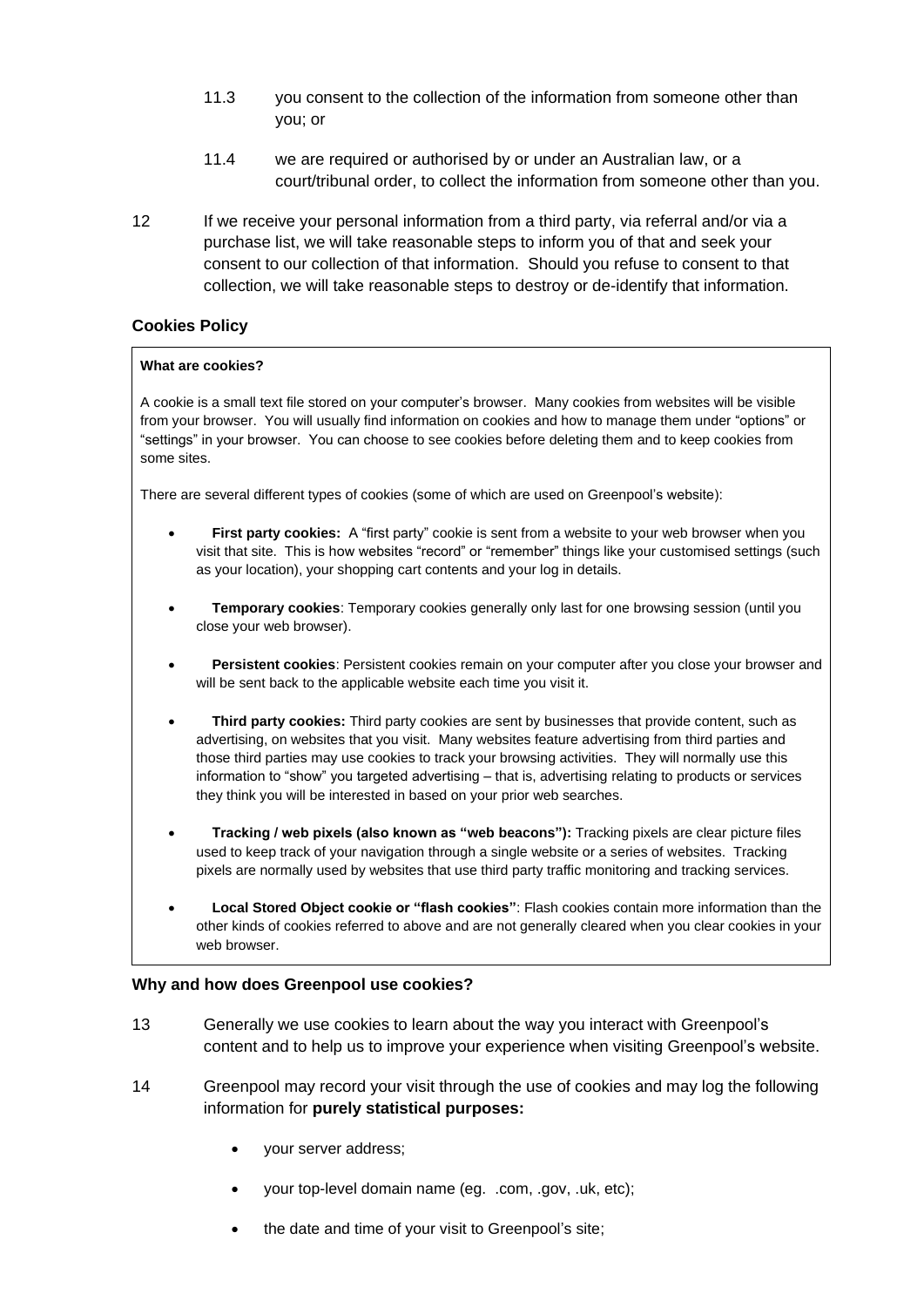- the pages accessed and documents downloaded by you;
- the previous site(s) visited by you; and
- the type of browser used by you.

Most of the information collected by cookies will not be sufficient to identify you – this is because the information collected will be very "general" in nature, relating to your interests (i.e. the products you have looked at) and the websites you have visited previously. Information collected via cookies will only be deemed to be "personal information" for the purposes of the Australian Privacy Legislation if it makes you or any other individual reasonably identifiable.

Greenpool will not facilitate the merging of personally-identifiable information with non-personally identifiable information collected through any cookies, tracking/web pixels or Google advertising products or features, unless it has robust notice of and the relevant party's consent to that merger.

### **Third party cookies**

- 15 Third party cookies are sent by different organisations (such as businesses which provide content such as advertising) to the owner of the website you are visiting – so in this instance this means by organisations other than Greenpool.
- 16 Third party cookies are used on Greenpool's website to enable remarketing and reporting for impression assisted visits, website conversions, user demographics and user interests.
- 17 The third party cookies we may use on our website include (but are not limited to):
	- **Google Analytics:** Greenpool uses Google Analytics, a web analytics service provided by Google Inc. Reports obtained from Google Analytics are used to help improve the efficiency and usability of Greenpool's website.

Google Analytics uses first party cookies and JavaScript code to gather statistics about how this website is accessed. It anonymously tracks how our visitors interact with this website, including which website they came from previously and what they did on the site (i.e. which pages they visited). The information generated by the cookie and JavaScript code about your use of the website (including your IP address) will be transmitted to and stored by Google on servers located outside of Australia.

Google will use the information transmitted to it for the purposes of evaluating your use of our website, compiling reports on website activity for website operators and providing other services relating to website activity and internet usage. Google may transfer this information to third parties where it is required to do so by law or where such third parties process the information on Google's behalf.

• **Google Analytics Advertising Features:** Greenpool also uses Google Analytics Advertising Features. By enabling the Advertising Features, Greenpool enables or permits Google Analytics to collect data about the traffic to Greenpool's website via the use of Google advertising cookies and identifiers, in addition to the data collected through the standard Google Analytics feature.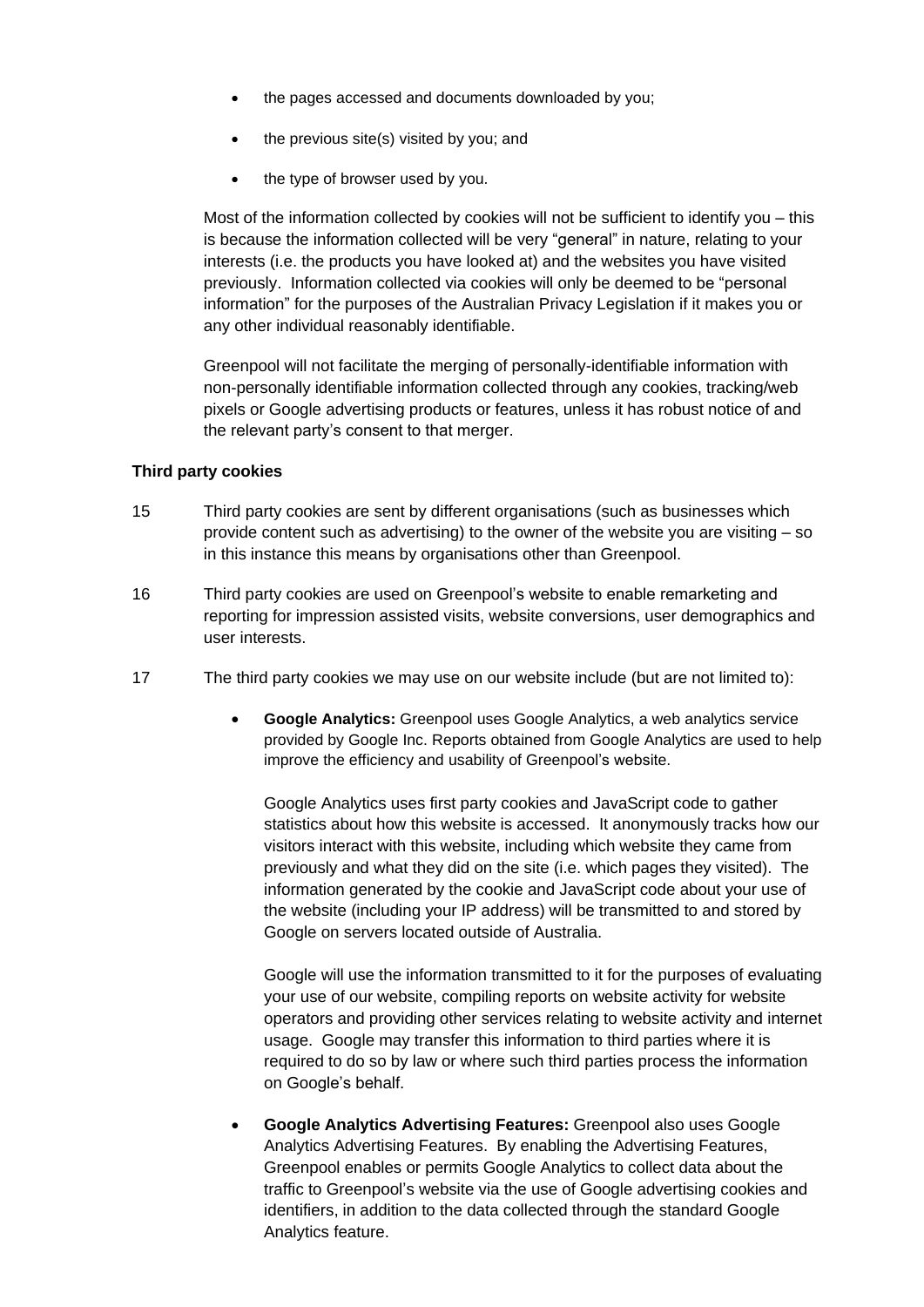The Google advertising cookies are used to, among other things, select advertising for users based on what is relevant to them, to improve reporting on campaign performance and to avoid showing ads the user has already seen.

- **YouTube:** We embed videos or insert links to videos from YouTube from time to time on our website. As a result, when you visit a page with content embedded from or linked to YouTube, you may be presented with cookies from these websites.
- **Facebook tracking / web pixel:** The Facebook tracking / web pixel is a piece of code provided by Facebook that is placed on or within a website to alert Facebook when a "conversion" is complete – that is, when a party clicks on a Facebook advertisement and then connects with website(s) of the party responsible for the advertisement.

For example, if an e-commerce company wishes to pay affiliates based on how many items are purchased on their site, they would need some way to correlate the purchases on their site with the advertisements that were viewed or clicked on the affiliate site – the pixel enables the e-commerce company to do this.

Greenpool makes use of this tracking / web pixel to run and facilitate the campaigns and competitions it runs via Facebook. The tracking / web pixel allows Greenpool to track the "conversions" that happen as a result of Greenpool's Facebook advertisements.

### **How can I manage, reject and/or delete cookies?**

- 18 We will not use cookies to collect personally identifiable information about you.
- 19 However, if you **do not want information** collected through the use of cookies, there is a simple procedure in most browsers that allows you to deny or accept the cookie feature. You should note that cookies may be necessary to provide you with features and/or functions on this website and on other websites.
- 20 As noted above, Greenpool sometimes links to or embeds content from other websites and ogranisations such as Facebook and YouTube. Greenpool does not control the dissemination of third party cookies from these sites. In order to manage and/or reject and delete third party cookies, you will need to refer to the privacy policies of the relevant third party website(s).
- 21 If you want to control or opt out of the operation or application of Google Analytics and/or the Google Analytics Advertising Features, you should refer to Google's guide(s) on opting out of those features at: http://www.google.com/intl/en/policies/privacy/.

### **Social media**

22 When you browse and make use of Greenpool's social media pages (such as Facebook, Twitter and YouTube), you are using an external site and are therefore subject to the privacy policies and practices of that site. If you have any questions or concerns regarding that site's privacy policies and practices, you should review the privacy policy of the relevant site. Greenpool does not endorse, and is not accountable for, any views expressed by third parties using that site.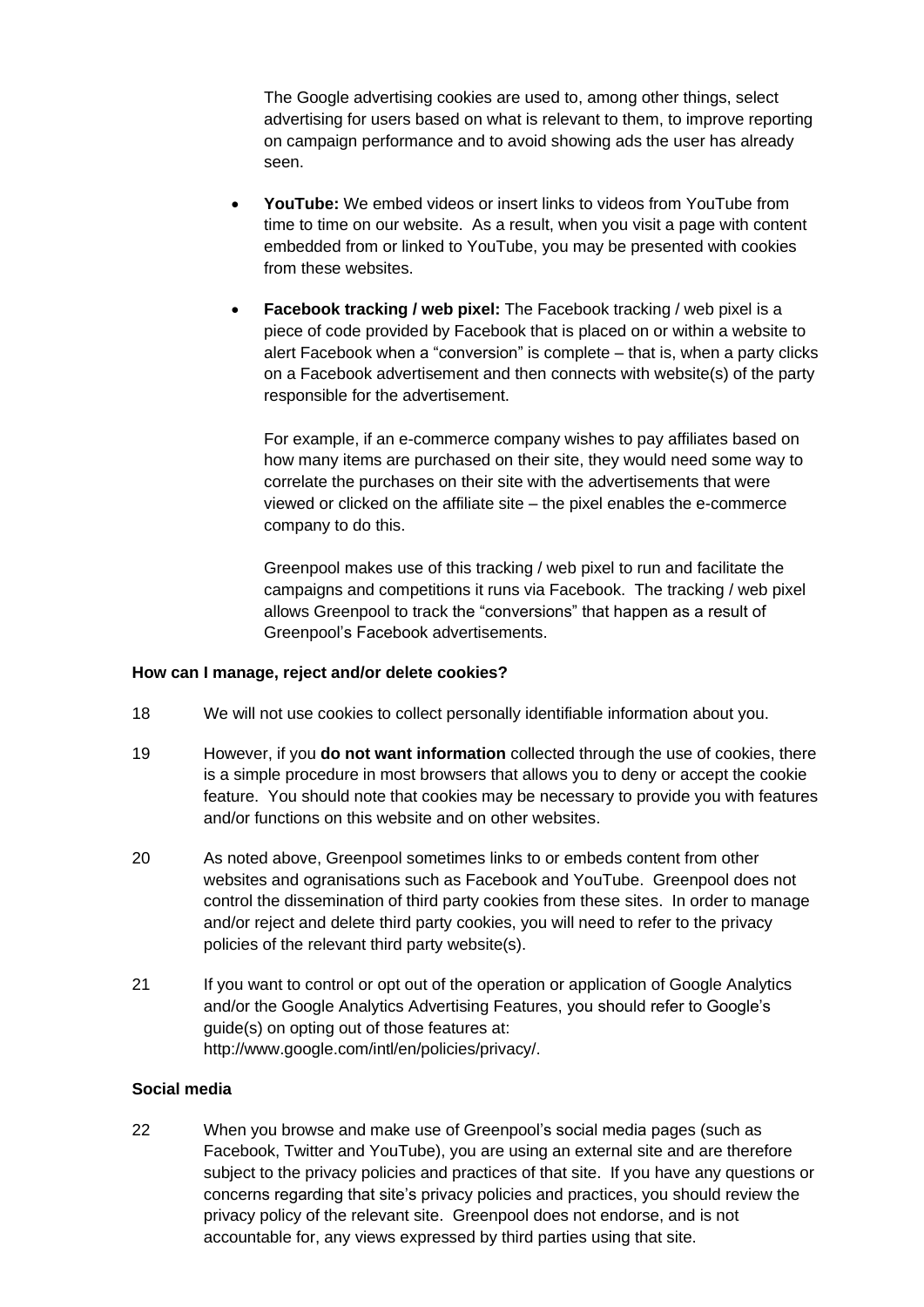23 Greenpool records all information posted to its social media pages and uses that information for the purposes of administering the pages, for record keeping, for considering and/or addressing any comments made and for running competitions and campaigns. No attempt will be made to further identify social media subscribers except where requested and authorised by law.

# **Notification of collection**

- 24 When Greenpool collects personal information about you, it will take reasonable steps to notify you or to otherwise ensure you are aware of certain matters. These matters include:
	- 24.1 our identity as an organisation and contact details;
	- 24.2 the context of the collection:
	- 24.3 whether the collection is required or authorised by law;
	- 24.4 the purposes of the collection;
	- 24.5 Greenpool's usual disclosure of personal information;
	- 24.6 information about our privacy policy; and
	- 24.7 whether Greenpool is likely to disclose your personal information to overseas recipients.
- 25 Greenpool will take reasonable steps to provide this notification before, or at the time, it collects your personal information. If it is not possible for it to do so, Greenpool will take reasonable steps to provide notification as soon as practicable after collection.
- 26 If you choose not to provide certain personal information to us, we may not be able to provide you with access to parts of the Greenpool website or to certain content, products and services available on the Greenpool website or generally from Greenpool.

# **How do we hold and store your information?**

- 27 All of the personal and sensitive information we collect is stored on our local based cloud system. Information storage is maintained by our accredited Information Technology partner.
- 28 At this stage in time, Greenpool stores personal or sensitive information through a third party local data storage cloud based system.
- 29 Greenpool also maintains a number of hardcopy collections of records and electronic databases for use by staff, these include:
	- 29.1 project files (e.g. land acquisition, land planning, land development and land disposal);
	- 29.2 administration files (e.g finance, strategic planning and information technology);
	- 29.3 human resource management files; and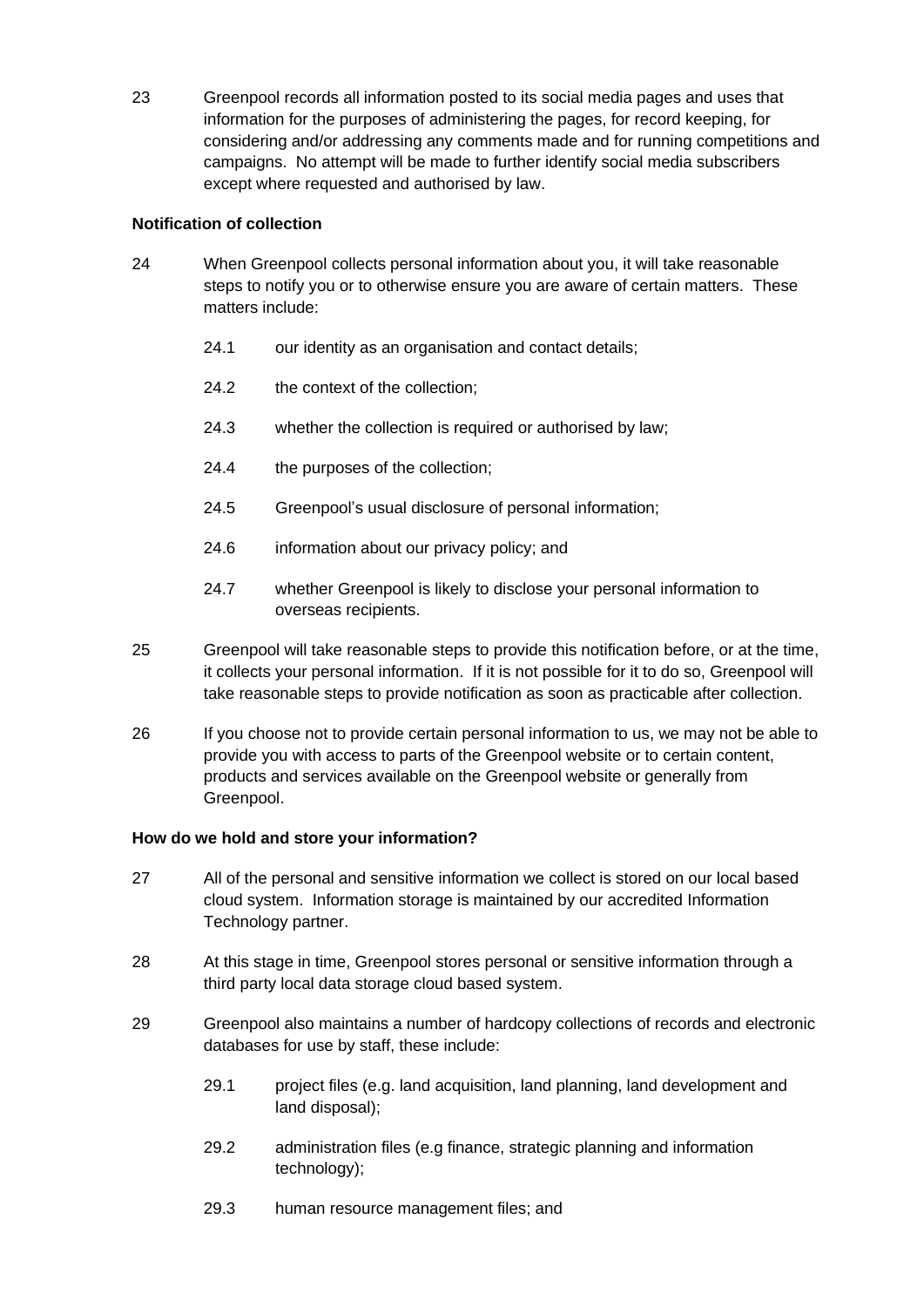29.4 a library collection.

- 30 Current files are held on site or with project managers, whilst non-current files are archived to an offsite commercial storage facility.
- 31 The library collection consists of books, journals and reports produced by or for Greenpool in relation to its projects. The collection is maintained onsite with noncurrent documents archived in a similar manner to files. Access to the library collection is on a similar basis to that for files.
- 32 When and where Greenpool receives unsolicited information, Greenpool will determine whether it could have collected the information under *Australian Privacy Principle 3* (which governs the collection of solicited personal information). Where Greenpool could not have collected the information consistent with *Australian Privacy Principle 3,* Greenpool will destroy or de-identify the information as soon as practicable, so long as it is lawful and reasonable for it to do so.

### **Security**

- 33 Greenpool strives to ensure the security, integrity and privacy of the personal and sensitive information of its clients. Greenpool takes reasonable steps to protect the security of all personal information.
- 34 Greenpool personnel are required to respect the confidentiality of personal information and the privacy of individuals.
- 35 We use a variety of physical and electronic security measures, including restricting physical access to our offices and firewalls and secure databases to keep personal information secure from misuse, loss or unauthorised use or disclosure.
- 36 Greenpool continually reviews its various security measures in order to ensure that they are up to date and fit for purpose.

### **Information retention and destruction practices or obligations**

- 37 Greenpool will only retain your personal and/or sensitive information as long as it is necessary for it do so, or where and when it is required to do so by legislation or a court or tribunal order.
- 38 Greenpool has an internal system that is used to identify information that is no longer necessary for it to retain and periodically reviews its data in accordance with this system.
- 39 Once the purpose for which that information was collected expires and/or upon periodic review, Greenpool will take reasonable steps to destroy that information or to de-identify that information, so that it can be retained for statistical purposes.
- 40 Information which is retained for statistical purposes may be used to improve our products and services and to make us more responsive to the needs of our customers. This statistical compilation and analysis of information may also be used by us or provided to others as a summary report for marketing, advertising or research purposes.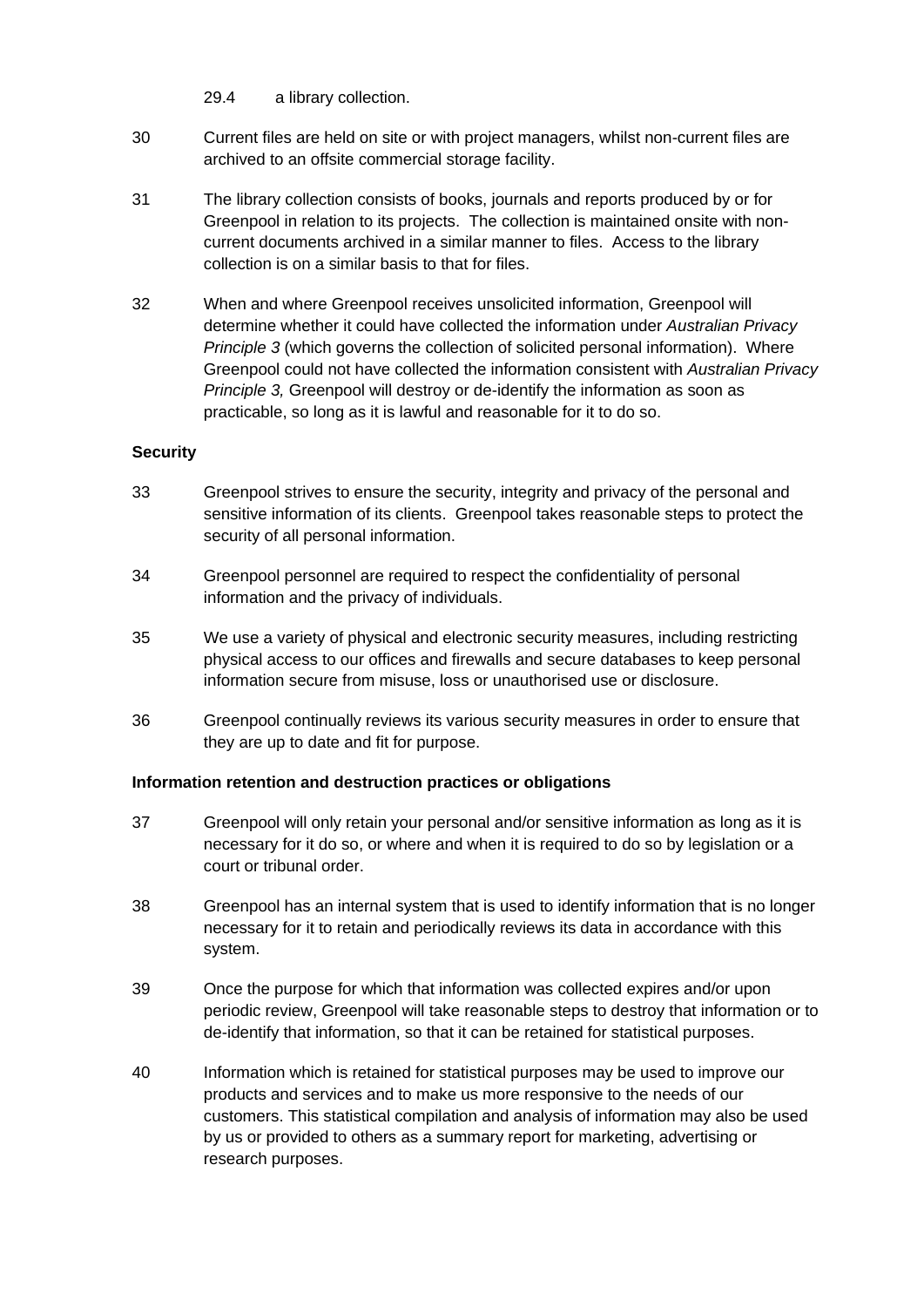### **Do we retain a record of personal information about all individuals with whom we deal?**

41 We will only collect and/or hold personal information about you when you have consented to us doing so. This information will only be retained for the purpose for which it was collected and will, at the expiry of that purpose, be destroyed or deidentified, in line with Government record keeping.

### **Unsolicited personal information**

- 42 Greenpool may receive your personal or sensitive information as **unsolicited personal information**.
- 43 Unsolicited personal information is received by an organisation, such as Greenpool, where it took no active steps to collect that information.
- 44 When and where Greenpool receives unsolicited information, Greenpool will determine whether it could have collected the information under *Australian Privacy Principle 3* (which governs the collection of solicited personal information). Where Greenpool could not have collected the information consistent with *Australian Privacy Principle 3,* Greenpool will destroy or de-identify the information as soon as practicable, so long as it is lawful and reasonable for it to do so.

### **Dealing with us via pseudonym or anonymously**

- 45 In most circumstances, it will not be possible or practicable for Greenpool, in the course of conducting its activities, to deal with individuals who have not identified themselves or who have used a pseudonym.
- 46 Greenpool is required and/or authorised under Australian law, in certain circumstances, to deal only with individuals who have identified themselves.
- 47 However, on the expiry of the purpose for which certain information was collected and/or on the request of the individual the subject of the information, Greenpool will take reasonable steps to de-identify that information through the use of pseudonyms and/or to make the applicable personal details anonymous.

# **The purpose of our collection, holding of, use or disclosure of personal information**

# **How and in what circumstances will Greenpool use or disclose my personal information?**

48 Greenpool may, in certain circumstances, collect, hold, use and/or disclose your personal and/or sensitive information.

> By way of a guide, these terms are defined as follows in section 6 of the *Privacy Act* and in the *Australian Privacy Principles Guidelines*:

An entity "**holds**" personal information "*if the entity has possession or control of a record that contains personal information".*

An entity "**uses**" personal information "*where personal information is handled, or an activity is undertaken with the information, within the entity"*.

An entity "**discloses**" personal information "*when it permits that information to become known outside the entity and releases it from its effective control*".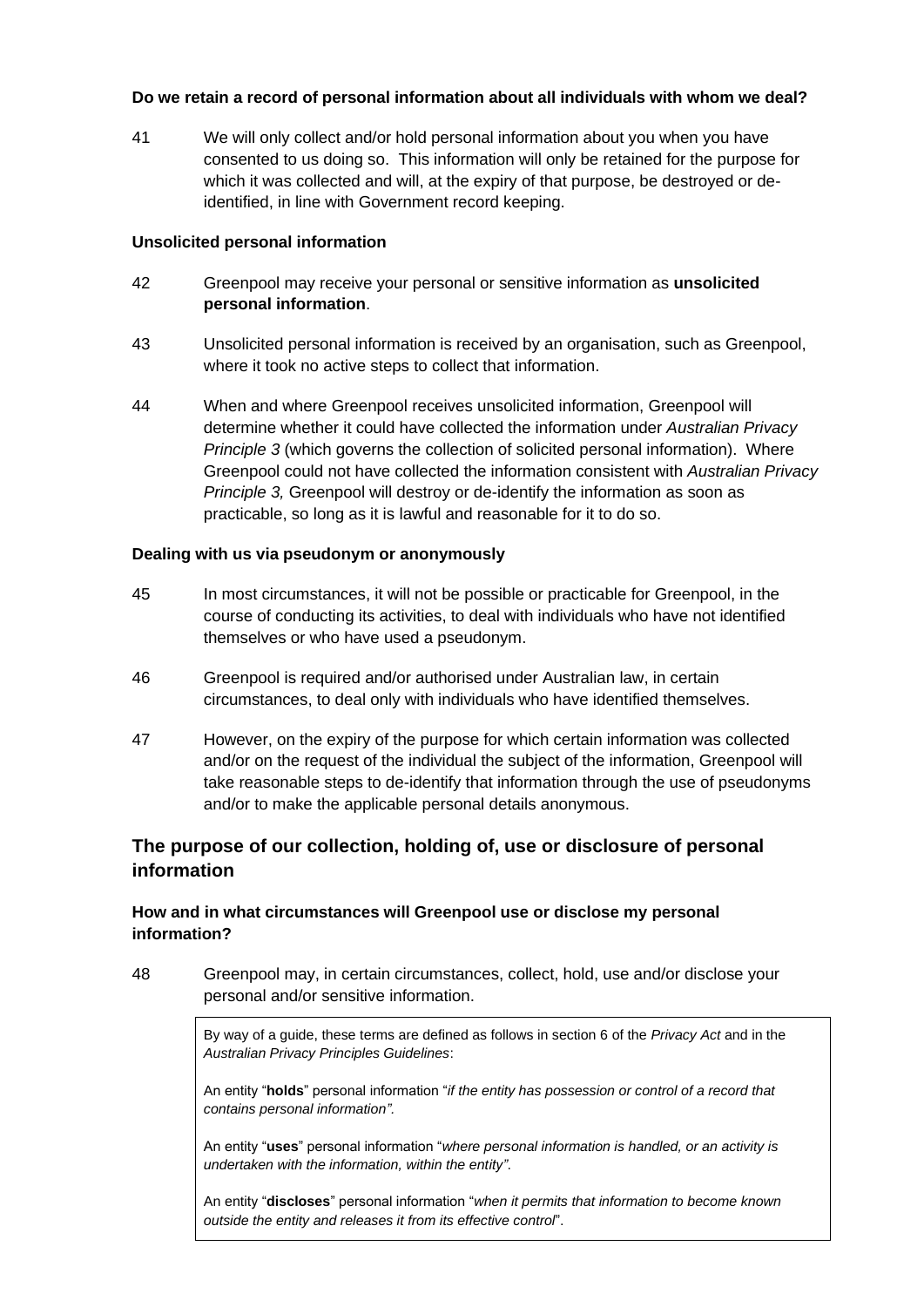- 49 **Greenpool will use and disclose your personal information to provide our services to you or to fulfill administrative functions associated with these services.** In general, we will use and disclose your personal information for any purpose for which the information was provided, or any related purpose.
- 50 Greenpool will **disclose** personal information when it permits that information to become known outside Greenpool and where it releases it from its effective control. For example, Greenpool would be said to have disclosed your personal information where:
	- 50.1 it shares your personal information with another entity;
	- 50.2 it publishes your personal information on the internet so it is accessible by others;
	- 50.3 where one of its staff reveals your personal information in the course of a conversation with a person who does not work for Greenpool; or
	- 50.4 where one of its staff members sends a document containing your personal information to someone who is not you.

### **Primary purpose and secondary purposes**

51 Your personal and/or sensitive information will only be used and disclosed for the **primary purpose** for which it was submitted or for such other **secondary purposes** that are related to that purpose, unless we disclose other uses in this privacy policy or at the time of the collection of that information.

Definition pursuant to *Australian Privacy Principles Guidelines*:

**Primary purpose** refers to the particular purpose for which the information in question was collected.

**Secondary purpose** is any purpose other than the primary purpose for which we have collected your personal information.

- 52 We will only make use of or disclose your personal information for a **secondary purpose** if:
	- 52.1 you have consented to the use or disclosure of that information;
	- 52.2 you would reasonably expect Greenpool to use or disclose the information for the secondary purpose;
	- 52.3 the use or disclosure of that information is required or authorised by or under legislation or court/tribunal order;
	- 52.4 a "permitted general situation" exists in relation to the use or disclosure of the information by Greenpool; or
	- 52.5 Greenpool reasonably believes that the use or disclosure of the information is reasonably necessary for one or more enforcement related activities conducted by, or on behalf of, an enforcement body.
- 53 If Greenpool discloses information pursuant to clause 52(e), Greenpool will make a written record of the use or disclosure.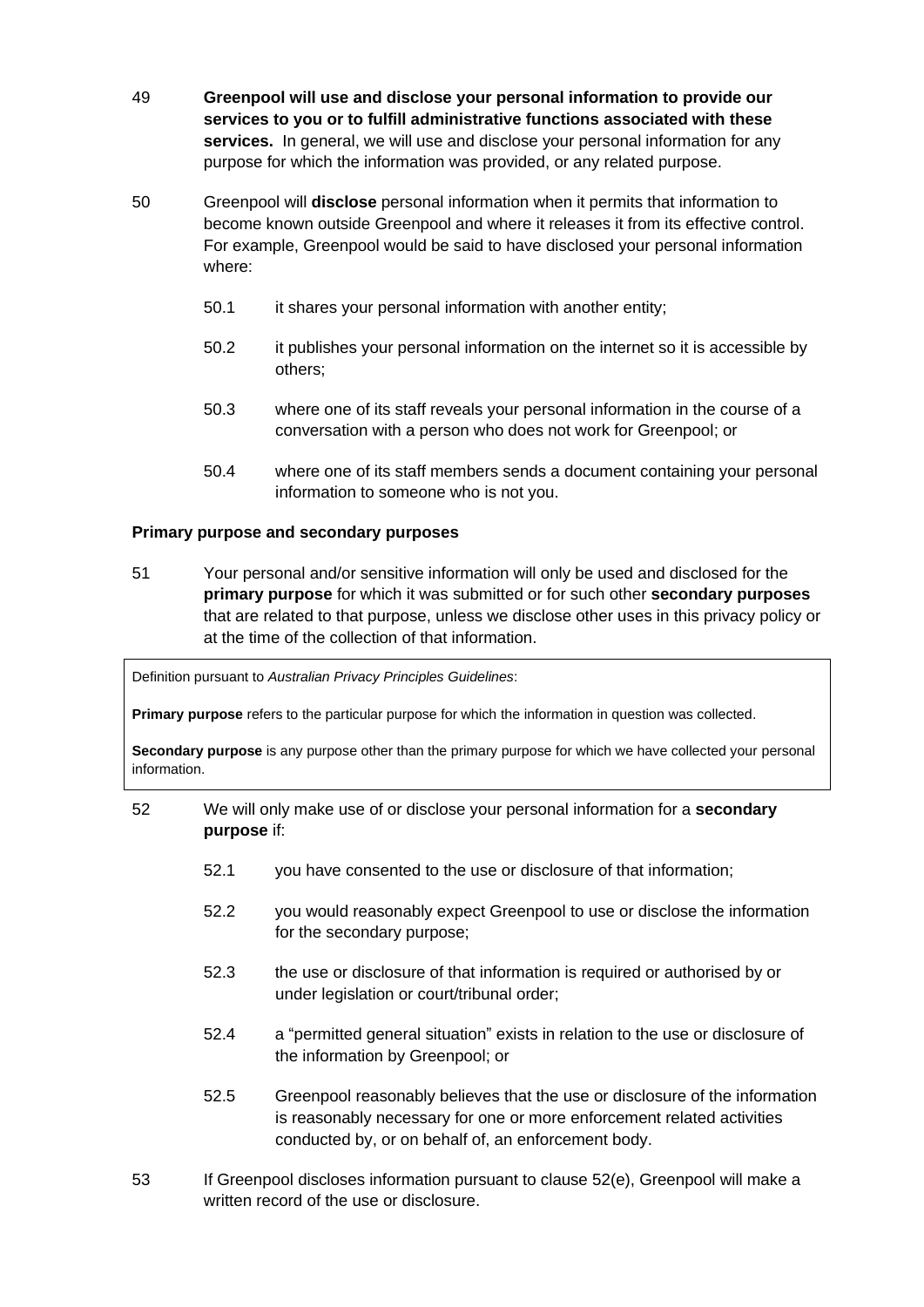54 When collecting your information we will inform you of the primary purpose of our collection and/or any anticipated secondary purpose that may arise. The purpose of our collection will vary from project to project, depending on the nature of the project and the nature of your involvement and/or interest in the project.

# **Who can access my personal information and what conditions apply to their use of my personal information?**

- 55 As a general rule, your personal and sensitive information will only be accessed and/or viewed by Greenpool and its third party contractors staff and officers, as and when it is appropriate or necessary.
- 56 Where a party, other than an employee or officer of Greenpool, has access to the personal information of individuals, they will be required to comply with the applicable Australian privacy legislation and, where appropriate, to enter into Privacy Agreements with Greenpool.
- 57 The access and use of your personal or sensitive information by a third party will be restricted to the purpose for which it was first collected and/or to a closely related secondary purpose.

### **Direct marketing**

Definition pursuant to the *Australian Privacy Principles Guidelines:*

**Direct marketing** involves the use and/or disclosure of personal information to communicate directly with an individual to promote goods and services. A direct marketer may communicate with an individual through a variety of channels, including telephone, SMS, postal mail, e-mail and online advertising.

- 58 Greenpool will not use or disclose your **personal information** for the purpose of direct marketing, unless:
	- 58.1 we collected the information from you;
	- 58.2 we obtained your consent to the use or disclosure of the information for that purpose (except where it was impracticable to do so);
	- 58.3 you would reasonably expect Greenpool to use or disclose the information for that purpose;
	- 58.4 we provide you with an easy to use means of opting out of receiving any further direct marketing communications; and
	- 58.5 you have not requested that we cease sending you direct marketing communications.
- 59 As mentioned above, Greenpool makes use of a number of Google Analytics Advertising Features, including remarketing. The remarketing feature allows Greenpool to reach people who have previously visited its website and to match users with appropriate advertising.
- 60 If you would like to control or opt out of the application of the Google Analytics Advertising Features, you should refer to Google's guide(s) on opting out of those features.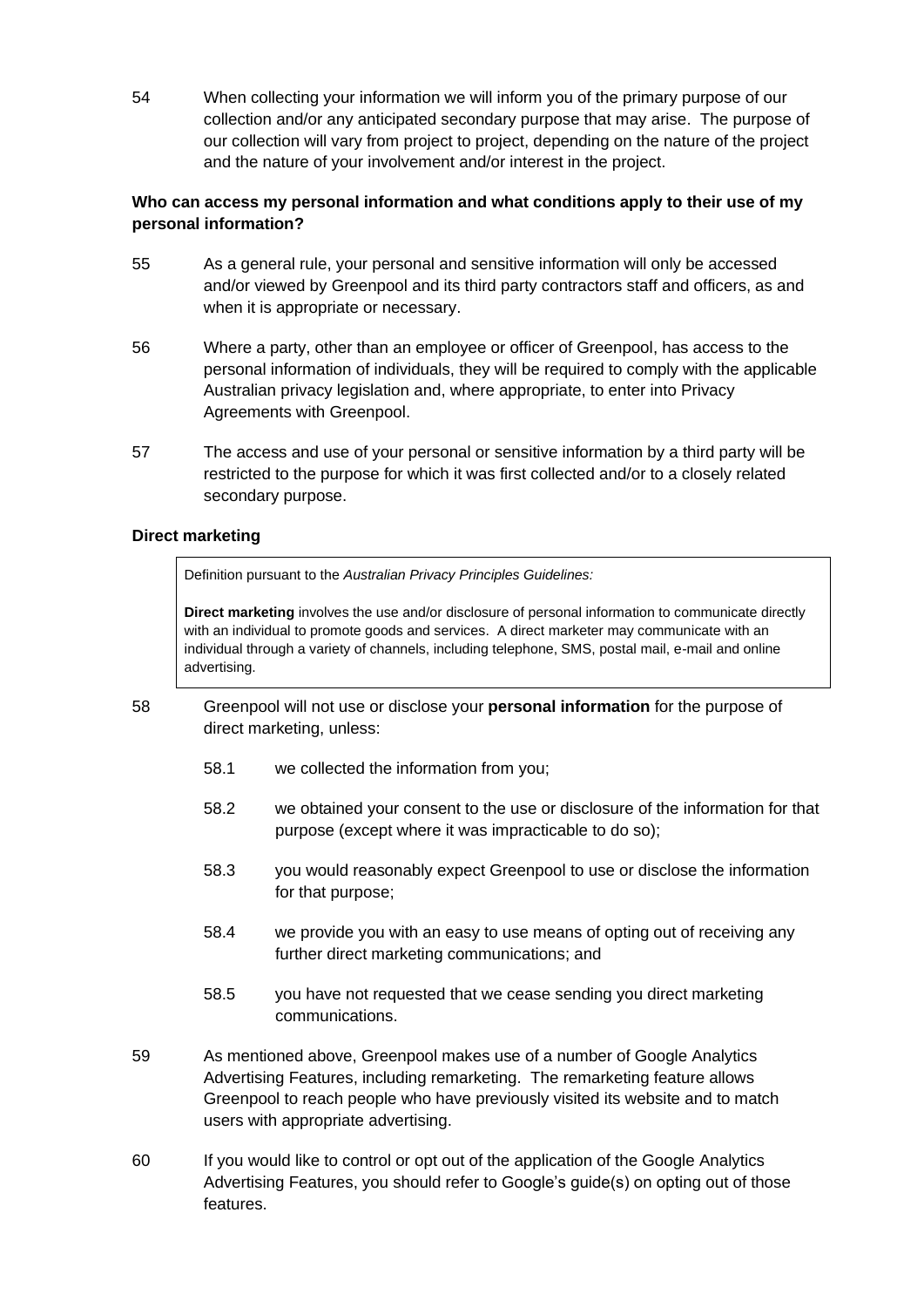- 61 Greenpool will only make use of your **sensitive information** for direct marketing purposes if you have consented to the use or disclosure of that information for that purpose.
- 62 If you receive direct marketing communications from Greenpool or from an associated entity, you are entitled to:
	- 62.1 request that you receive no further direct marketing communications for Greenpool and/or the associated entity; and
	- 62.2 request that Greenpool disclose the source of the information.

# **Opting-out**

- 63 Greenpool will take reasonable steps to facilitate a request by you to opt-out of receiving direct marketing communications. This may be a request to opt-out of receiving certain communications or to opt-out altogether.
- 64 Greenpool will not charge you for making such a request or for giving effect to such a request.
- 65 Greenpool will take reasonable steps to give effect to such requests within a reasonable period of time after the request is made and will reply to a request for the source of the information in a reasonable period of time (unless it is unreasonable or impracticable for us to do so).

### **E-mails**

- 66 We may use your e-mail address to send you Greenpool publications, newsletters, seminars or events. We may also contact you by e-mail to seek your opinion or comment on our website and our service offerings.
- 67 Greenpool, at all times, aims to comply with the terms of the *Spam Act 2003* (Cth) and will not send unsolicited commercial electronic messages or "spam".
- 68 All commercial electronic messages sent by Greenpool include information about the individual or organisation who authorised the sending of the message.
- 69 You can unsubscribe from our e-mails at any time. You can also contact us if you would prefer not to receive this information and we will comply with your request.

# **How can you access your personal information and/or seek the correction of your personal information?**

- 70 You have a right to access the personal information we hold about you and to request the correction of any personal information we hold about you.
- 71 Greenpool will take reasonable steps to ensure that the personal information it collects and discloses is accurate, up to date, complete and relevant.

# **Requests for access to personal information**

72 You can make a request for access to your personal information informally, in writing. Greenpool aims to, whenever possible, facilitate informal requests for personal and/or sensitive information.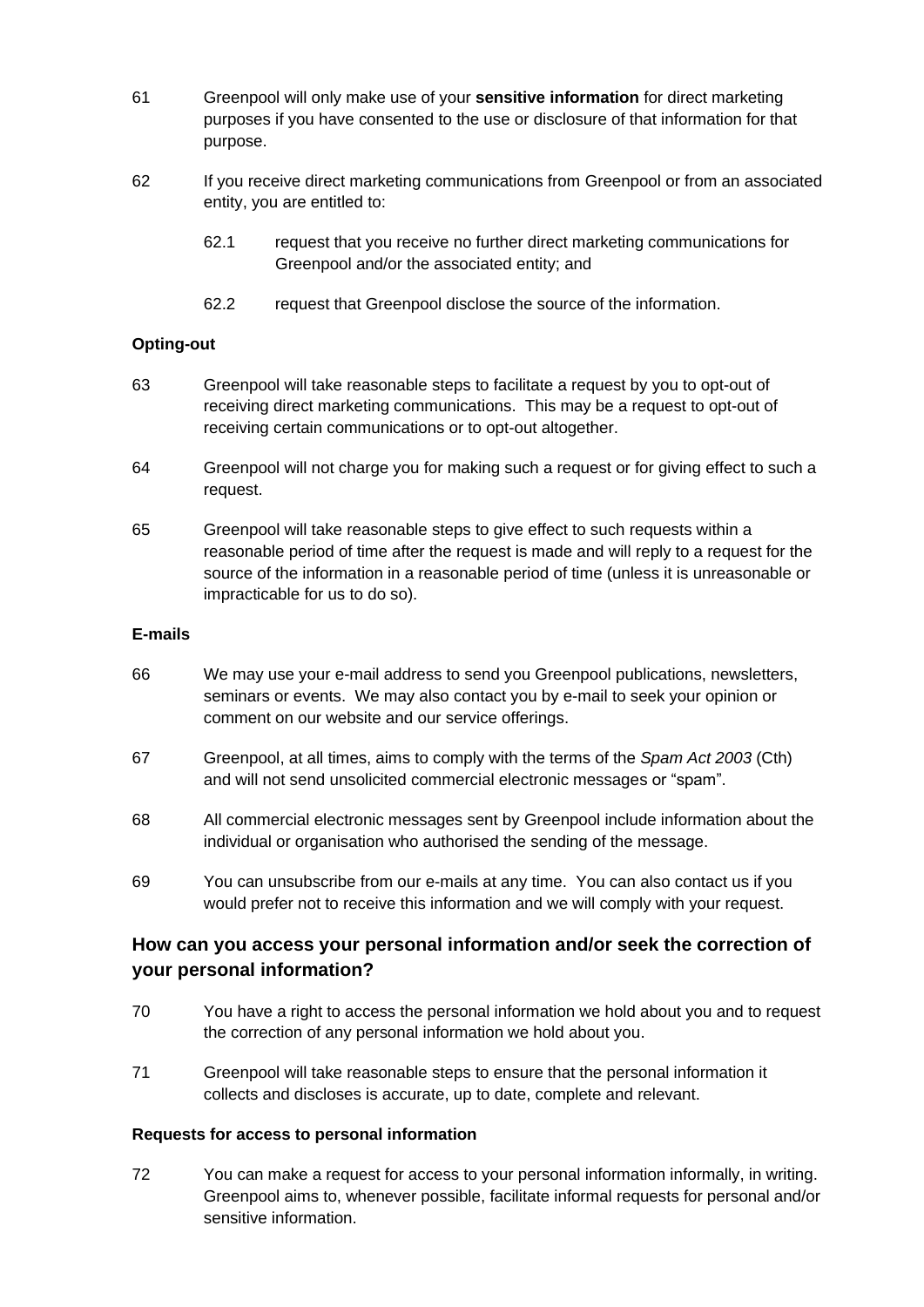- 73 Applications and enquiries should:
	- 73.1 be made in writing;
	- 73.2 give enough information so that the documents requested can be identified;
	- 73.3 give an Australian address to which notices can be sent; and
	- 73.4 be lodged at Greenpool.

### **Determination process**

- 74 Greenpool is not required to give you access to personal information to the extent that:
	- 74.1 Greenpool reasonably believes that giving access would pose a serious threat to the life, health or safety of an individual, or to public health or public safety;
	- 74.2 giving access would have an unreasonable impact on the privacy of other individuals;
	- 74.3 the request is frivolous or vexatious;
	- 74.4 the information relates to existing or anticipated legal proceedings between the entity and the individual, and would not be accessible by the process of discovery in those proceedings;
	- 74.5 giving access would reveal the intentions of Greenpool in relation to negotiations with you in such a way as to prejudice those negotiations;
	- 74.6 giving access would be unlawful;
	- 74.7 denying access is required or authorised by or under legislation or a court/tribunal order;
	- 74.8 giving access would be likely to prejudice one or more enforcement related activities conducted by, or on behalf of, an enforcement body; or
	- 74.9 giving access would reveal evaluative information generated within Greenpool in connection with a commercially sensitive decision-making process.

### **Providing access**

- 75 Should you experience difficulty in determining the correct route through which to request access to your personal information, please contact our Privacy Officer and they will provide you with assistance.
- 76 Greenpool will take reasonable steps to respond to a request for access within a reasonable period of time after the request is made (within 45 days) and to give access to the information in the manner requested by the individual, if it is reasonable and practicable to do so.
- 77 Greenpool reserves the right to charge you a minimal fee for providing you with your personal information as set out at [83] below.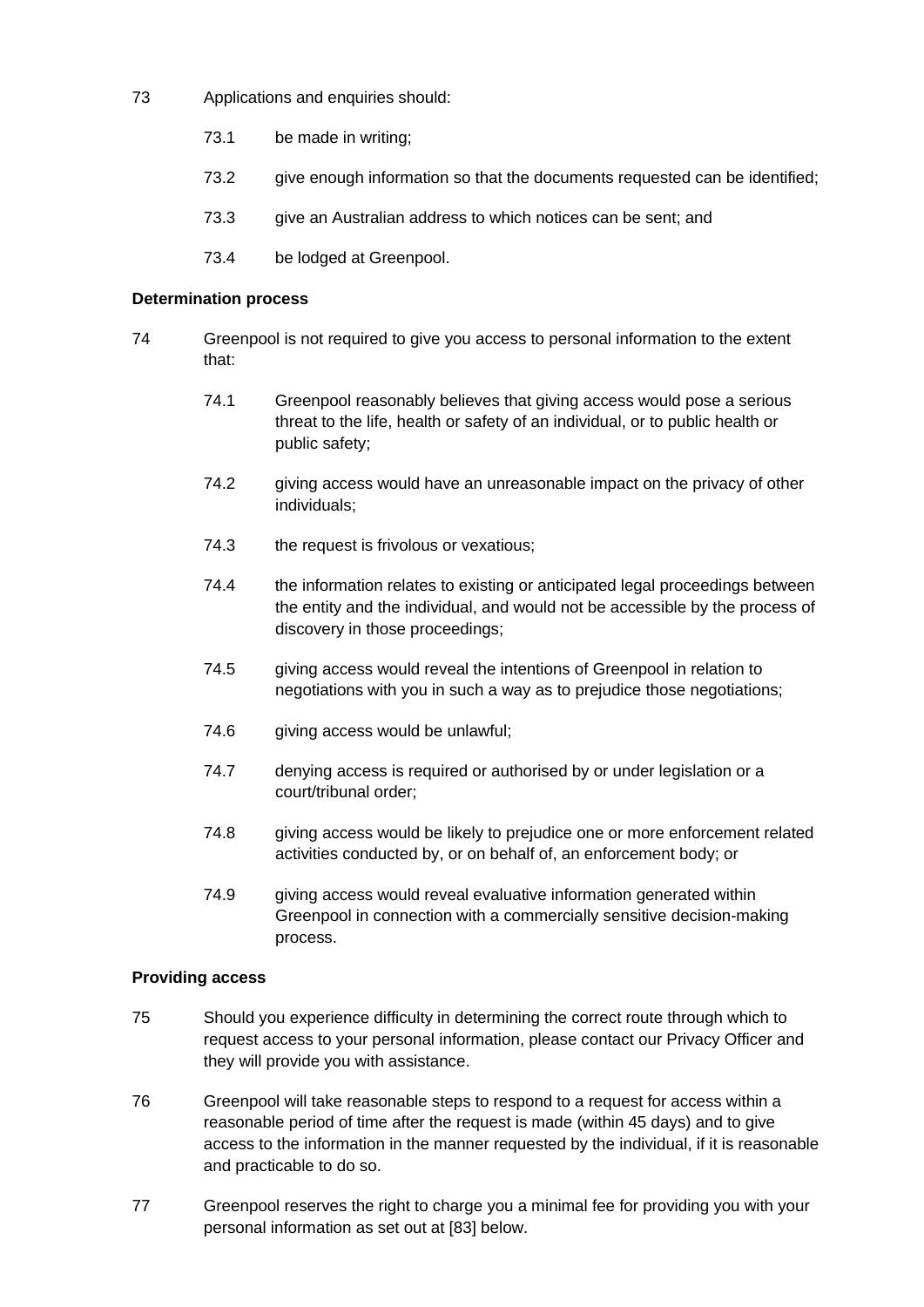78 If that Greenpool refuses to give you access to the personal information requested by you, we will give you a written notice which sets out the reasons for the refusal (except to the extent that it would be unreasonable to do so) and the mechanisms available to you to complain about the refusal.

# **Request for correction of personal information**

- 79 You can make a request for the correction and/or amendment of your personal information informally, in writing, or pursuant to the terms of the *Freedom of Information Act*.
- 80 Applications to have personal information held by Greenpool corrected or amended should:
	- 80.1 be made in writing to the Privacy Officer;
	- 80.2 provide enough information to determine what changes are required; and
	- 80.3 provide you current contact details.
- 81 If Greenpool refuses to correct your personal information, Greenpool will give you a written notice which sets out the reasons for the refusal (except to the extent it would be unreasonable to do so) and the mechanisms available to you to complain about the refusal.
- 82 Greenpool will take reasonable steps to respond to a request for access within a reasonable period of time after the request is made (within 45 days) and will not charge you for the making of the request or for the correction of the personal information.

# **Charges**

- 83 The charges are as follows:
	- 83.1 Type of fee:

|      | Personal information about the applicant:                             | no fee |
|------|-----------------------------------------------------------------------|--------|
|      | Application fee (for non-personal information):                       | \$30   |
| 83.2 | Type of charge:                                                       |        |
|      | Charge for time dealing with the application (per hour, or pro rata): | \$30   |
|      | Access time supervised by staff (per hour, or pro rata):              | \$30   |
|      | Photocopying staff time (per hour, or pro rata):                      | \$30   |
|      | Per photocopy:                                                        | \$0.20 |
|      | Transcribing from tape, film or computer (per hour, or pro rata):     | \$30   |
|      | Duplicating a tape, film or computer information: Actual cost         |        |
|      |                                                                       |        |

**Deliver, packaging and postage:** At cost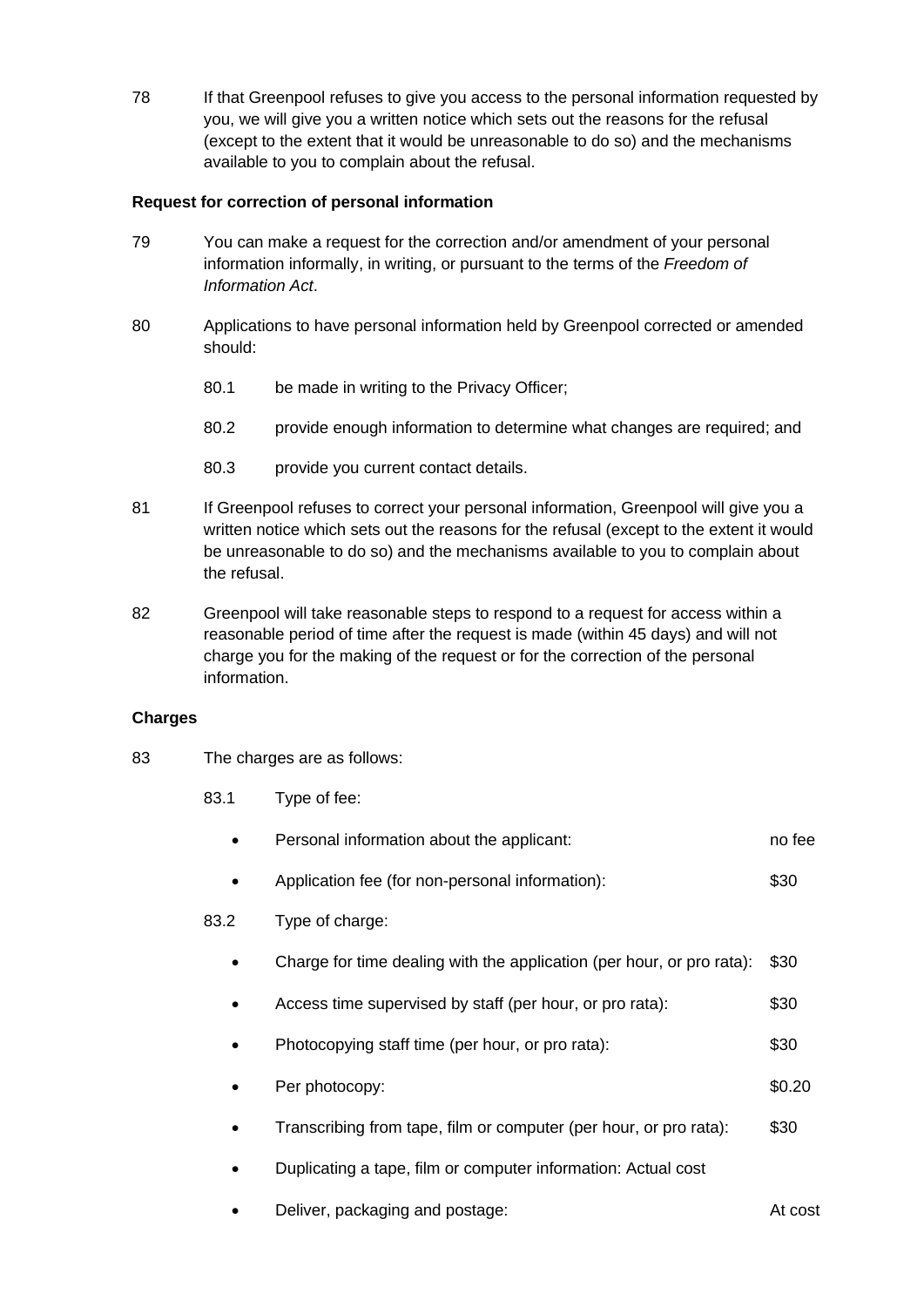### 83.3 Deposits

• Advance deposit may be required for the estimated charges: 25% • Further advance deposit may be required to meet the charges for dealing with the application: 75% • For financially disadvantaged applicants or those issues with prescribed pensioner concession cards, the charge payable is reduced by 25%

### **Privacy Officer**

84 Applications and enquiries should be addressed to;

Att: Privacy Officer

Greenpool Management Co. Pty Ltd

Address: Level 3, 3a Davies Road, Claremont WA

E-mail: privacyofficer@greenpoolcapital.com

# **Data breaches**

- 85 We are committed to protecting information we hold about you, and to compliance with the Notifiable Data Breaches scheme.
- 86 Where we become aware of a potential data breach which is likely to result in serious harm to any individuals about whom we hold information, we will:
	- investigate the suspected breach and determine scope of any breach that has occurred and the risk of harm to affected individuals whose information may have been compromised;
	- notify you and the Privacy Commissioner of the potential breach; and
	- take steps to minimise any harm caused to affected individuals as a result of the breach.

# **How can I complain about a breach or give feedback on how Greenpool deals with my personal information?**

- 87 Should you wish to provide Greenpool with feedback with respect to its management of your personal information, to complain about a breach by Greenpool in relation to its privacy obligations, or to appeal a decision with respect to a request for access to or the correction of personal information, please contact the Privacy Officer in the first instance.
- 88 The Privacy Officer will take reasonable steps to respond to your complaint and/or feedback within 45 days.
- 89 If you wish to have a decision refusing access to your personal information and/or refusing to correct your personal information reviewed or to lodge a complaint with respect to the management of your personal information, please contact our Privacy Officer.